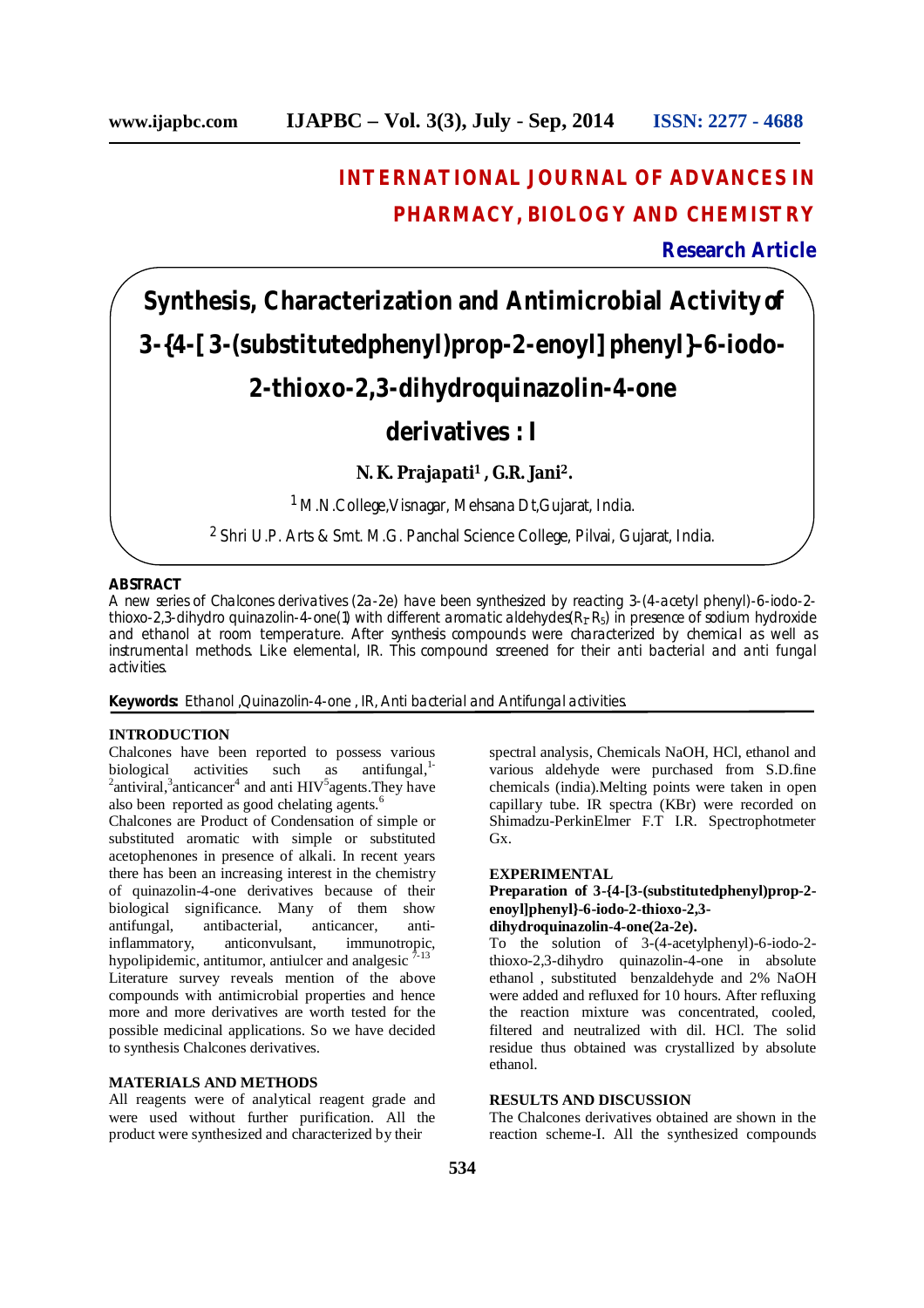were characterized by Melting point and elemental analysis (C,H,N) confirmed by table:1. The observed bands in the IR spectra for 2a – 2e are shown in table:2. Analysis indicate by the symbols of the elements is very close to the theoretical values. The Minimal inhibition concentrations of the standard drugs' for Antibacterial and Antifungal are as per table 3 and 4. Antimicrobial activities of 3-{4-[3- (substitutedphenyl)prop-2-enoyl]phenyl}-6-iodo-2 thioxo-2,3-dihydroquinazolin-4-one are in table: 5.

#### **ANTIMICROBIALACTIVITY Antibacterial activity**

Antibacterial activities of all the newly synthesized compounds were studied against gram-positive<br>bacteria staphylococcus aureus (MTCC96). bacteria staphylococcus streptococcus pyogenes (MTCC442) and gramnegative bacteria escherichia coli (MTCC443), pseudomonas aeruginosa (MTCC1688) using the broth dilution method. The test compounds compared with standard drugs gentamycin, ampicillin, chloramphenicol, ciprofloxacin and norfloxacin.

#### **Antifungal activity**

All the newly synthesized compounds were also screened for their antifungal activity against candida albicans (MTCC227), aspergillus niger (MTCC282) and aspergillus clavatus (MTCC1323) using the broth dilution method. The test compounds compared with standard drugs Greseofulvin and Nystatin.

#### **CONCLUSION Antibacterial activity:**

From screening results, substituted derivatives 2a, 2b and 2d (500  $\Box$ gm/ml) possesses very good activity against E*. coli (MTCC 443) and* P*.aeruginosa*  $(MTCC$  1688), and 2e (500  $\Box$ gm/ml) possesses very good activity against *S. aureus (MTCC 96)and S. pyogenes (MTCC 442)*compared with standard drugs. The modrate antibacterial activity was shown by the compounds 2c and 2e (250  $\Box$ gm/ml) against E. *coli (MTCC 443) and* P*.aeruginosa (MTCC 1688),* and 2c and 2d  $(200 \Box gm/ml)$  modrate antibacterial activity against *S. aureus (MTCC 96)and S. pyogenes (MTCC 442)*compared with standard drugs.. While Compound 2a and 2b poor activity against against *S. aureus (MTCC 96)and S. pyogenes (MTCC 442)*compared with all standard drugs gentamycin, ampicillin, chloramphenicol, ciprofloxacin and norfloxacin.

#### **Antifungal activity:**

From screening results, substituted derivatives 2a, 2b, 2c and 2e possesses very good activity and 2d was shown poor activity against *Aspergillus Niger (MTCC 282) and Aspergillus Clavatus (MTCC 1323), The derivatives of 2c and 2d* possesses very good activity against C.albicans *(MTCC 227) 2a, 2b and 2e* compound moderate activity against C.albicans *(MTCC 227)* with the standard drugs nystatin, greseofulvin.



3-{4-[3-(substitutedphenyl)prop-2-enoyl]phenyl}-6-iodo-2-thioxo-2,3-dihydroquinazolin-4-one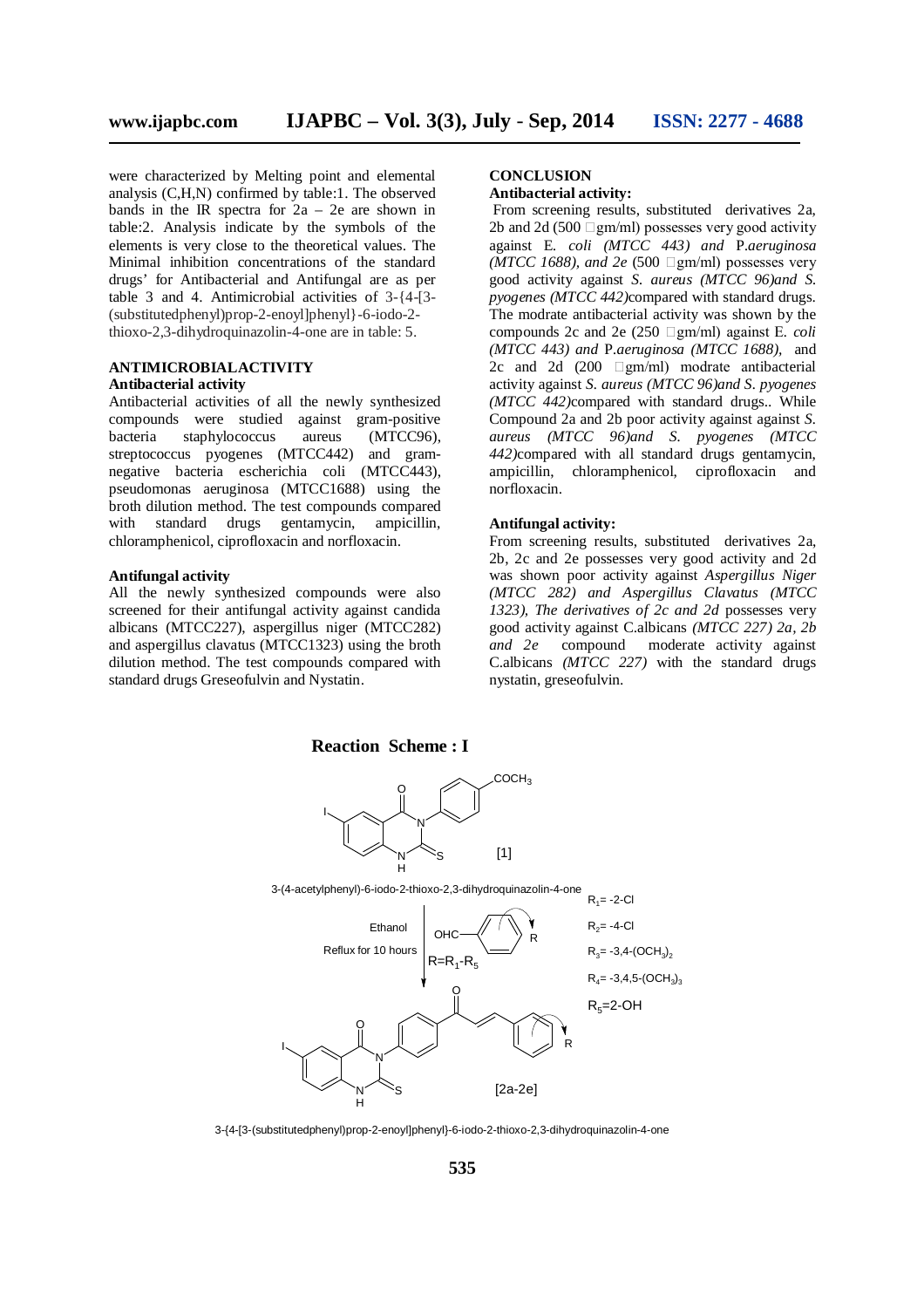| No.            | Sub            | $\bf{R}$                                     | Molecular                     | Mol.Wt. | Yield | M.P.          | $Carbon(\% )$ |          | $Hydrogen(\% )$ |          | Nitrogen $(\%)$ |          |
|----------------|----------------|----------------------------------------------|-------------------------------|---------|-------|---------------|---------------|----------|-----------------|----------|-----------------|----------|
|                | No.            |                                              | Formula                       | (gm)    | (%)   | $\setminus C$ | Found         | required | Found           | required | Found           | required |
| 1              | 2a             | $-2$ -Cl                                     | $C_{23}H_{14}$<br>$CID_2O_2S$ | 544.80  | 62    | 184           | 50.65         | 50.71    | 2.55            | 2.59     | 5.11            | 5.14     |
| $\overline{2}$ | 2 <sub>b</sub> | - 4-Cl                                       | $C_{23}H_{14}$<br>$CID_2O_2S$ | 544.80  | 63    | 162           | 50.35         | 50.71    | 2.56            | 2.59     | 5.10            | 5.14     |
| 3              | 2c             | $-3,4$<br>(OCH <sub>3</sub> ) <sub>2</sub>   | $C_{25}H_{19}IN_2O_4S$        | 570.40  | 69    | 156           | 52.23         | 52.64    | 3.33            | 3.36     | 4.88            | 4.91     |
| 4              | 2d             | $-3,4,5$<br>(OCH <sub>3</sub> ) <sub>3</sub> | $C_{26}H_{21}IN_2O_5S$        | 600.42  | 75    | 210           | 52.00         | 52.01    | 3.50            | 3.53     | 4.61            | 4.67     |
| 5              | 2e             | $-2-OH$                                      | $C_{23}H_{15}IN_2O_3S$        | 526.35  | 65    | 180           | 52.30         | 52.48    | 2.84            | 2.87     | 5.28            | 5.32     |

**Table 1 Physical constant of 3-{4-[3-(substitutedphenyl)prop-2-enoyl]phenyl} -6-iodo-2-thioxo-2,3-dihydroquinazolin-4-one**

#### **Table 2**

**IR spectra of 3-{4-[3-(substitutedphenyl)prop-2-enoyl]phenyl}-6-iodo-2-thioxo-2,3-dihydroquinazolin-4-one**

| No. | Sub. No.       | $>NH-$ | -OH  | $=$ C-H | $=$ C-H   | $>C=O$    | $>C=C<$  | $-CH3$ | $C-N$ | $C-O-C$ | $>C=$ S | C-Cl | $C-I$ |
|-----|----------------|--------|------|---------|-----------|-----------|----------|--------|-------|---------|---------|------|-------|
|     |                |        |      |         | (Stretch) | (Stretch) | Aromatic | (Bend) |       |         |         |      |       |
|     | 2a             | 3460   |      | 3040    |           | 1700      | 1590     |        | 1290  |         | 1220    | 690  | 530   |
| ◠   | 2 <sub>b</sub> | 3460   |      | 3030    |           | 1680      | 1600     |        | 1290  |         | 1240    | 700  | 520   |
| 3   | 2c             | 3360   |      | 3050    | 3050      | 1700      | 1580     | 1400   | 1300  | 1150    | 1240    |      | 520   |
| 4   | 2d             | 3440   |      | 3020    | 3070      | 1690      | 1600     | 1410   | 1280  | 1170    | 1220    |      | 520   |
|     | 2e             | 3410   | 3330 | 3020    |           | 1690      | 1590     |        | 1300  |         | 1230    |      | 520   |

**Table : 3 The Antibacterial Standard Drugs' Minimal Inhibition Concentration**

| <b>DRUGS</b>           | <b>E.COLI</b>   | P.AERUGI NOSAS .AUREUSS.PYOGENUS |                |                 |
|------------------------|-----------------|----------------------------------|----------------|-----------------|
|                        | <b>MTCC 443</b> | <b>MTCC 1688</b>                 | <b>MTCC 96</b> | <b>MTCC 442</b> |
| (MICROGRAMME/ML)       |                 |                                  |                |                 |
| <b>GENTAMYCIN</b>      | 0.05            |                                  | 0.25           | 0.5             |
| <b>AMPICILLIN</b>      | 100             |                                  | 250            | 100             |
| <b>CHLORAMPHENICOL</b> | 50              | 50                               | 50             | 50              |
| <b>CIPROFLOXACIN</b>   | 25              | 25                               | 50             | 50              |
| <b>NORFLOXACIN</b>     | 10              | 10                               | 10             | 10              |

**Table : 4 The Antifungal Standard Drugs' Minimal Inhibition Concentration**

| <b>DRUG</b>         | <b>C.ALBIC ANS</b> | A .NIGER         | <b>A .CLAVATUS</b> |
|---------------------|--------------------|------------------|--------------------|
|                     | <b>MTCC 227</b>    | <b>MTC C 282</b> | <b>MTCC 1323</b>   |
| (MICROGRAMME/ML)    |                    |                  |                    |
| <b>NYSTATI N</b>    | 100                | 100              | 100                |
| <b>GRESEOFULVIN</b> | 500                | 100              | 100                |